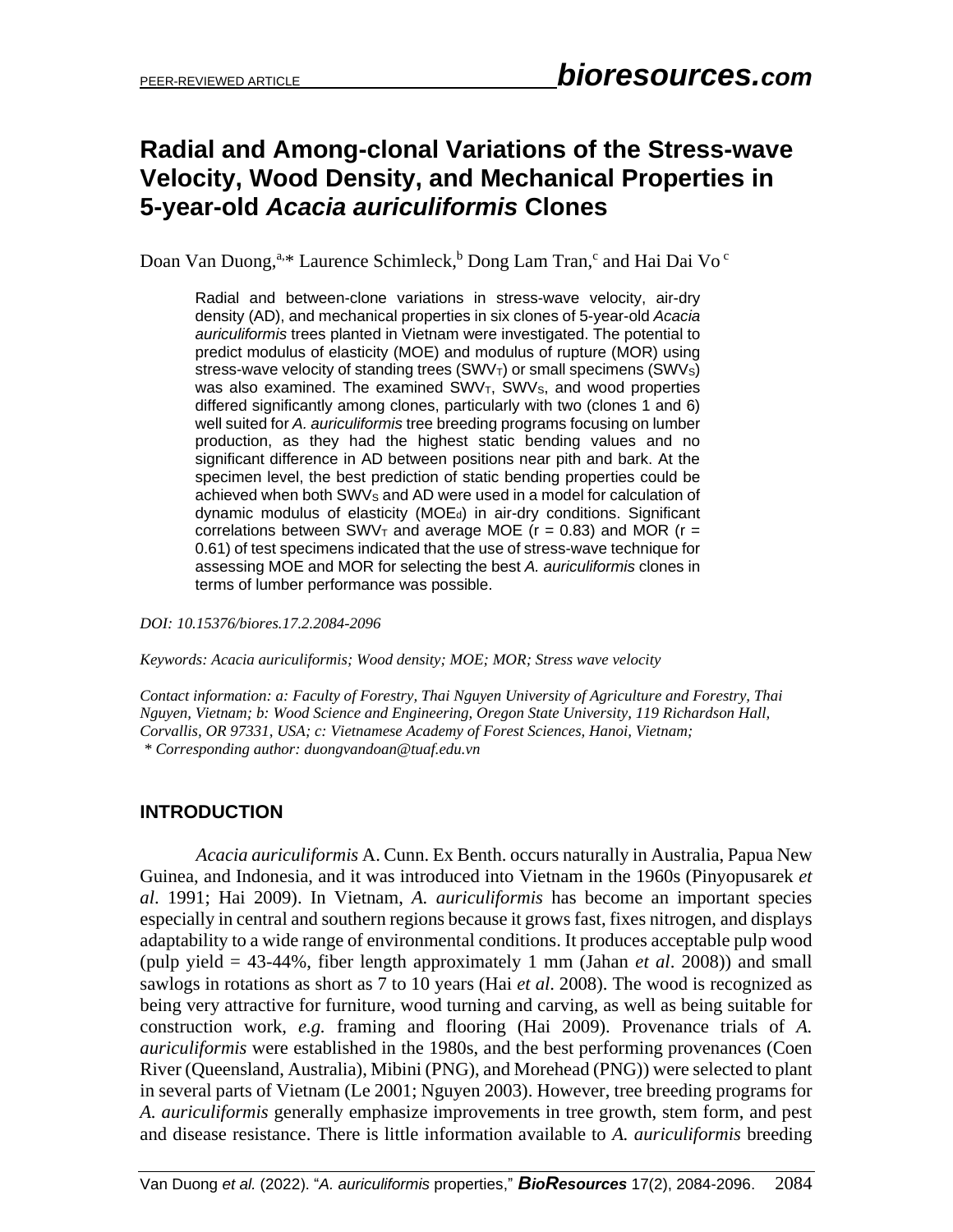programs in Vietnam regarding wood properties, such as wood density and mechanical properties, which determine suitability for lumber production.

Modulus of rupture (MOR) and modulus of elasticity (MOE) are important properties in terms of understanding the performance of lumber when used in construction (Zobel and van Buijtenen 1989). Commonly, static bending properties are measured destructively by some methods that are expensive, time consuming, and damage experimental samples to varying degrees. Therefore, non-destructive evaluation techniques have emerged as alternative approaches for the estimation of mechanical properties of lumber. Tree breeders prefer non-destructive methods because it makes the rapid assessment of wood properties of standing trees possible (Schimleck *et al*. 2019). One nondestructive technique that measures the speed of sound waves within standing trees has received considerable attention (Wang *et al*. 2001). Prior to cutting, trees can be evaluated by measuring the acoustic velocity to sort high-quality from low-quality trees (Apiolaza *et al*. 2011).

In studies based on small defect-free specimens, the potential of acoustics for predicting mechanical properties has been demonstrated (Wang *et al*. 2001; Duong *et al*. 2019; Duong and Hasegawa 2021). However, wood is a biological material and has many natural defects, such as knots, slope of grain, spiral grain, reaction wood, and decay, which may reduce wood mechanical properties. There has been little work on using acoustic method to estimate static bending properties of wood containing knots (Qin *et al*. 2018), which are frequently encountered when testing young trees. If non-destructive techniques are to be used operationally on small *A. auriculiformis* trees, it is very likely that readings will be influenced by knots as this species retains many small branches when young. Thus, for *A. auriculiformis* breeding programs the potential of acoustic measurement as a rapid and non-destructive method for stiffness and strength prediction should be based on both small clear specimens and also specimens with small knots.

In this study, the authors assessed acoustic and mechanical properties of six *A. auriculiformis* clones from a trial in north central Vietnam. The specific objectives were to: a) Clarify radial and among-clonal variation in stress-wave velocity, wood density, MOR, and MOE of small wood specimens including samples containing natural knots, and b) Examine the prediction of *A. auriculiformis* mechanical properties using stress wave velocity measured both on standing trees and small wood specimens. This information will be used to develop appropriate selection strategies for *A. auriculiformis* breeding programs for lumber production in Vietnam.

### **EXPERIMENTAL**

### **Materials**

Sample trees were harvested from an *A. auriculiformis* clonal trial established by the Vietnamese Academy of Forest Sciences to assess the growth rate and stem quality of different clones. The site is located in Cam Hieu commune, Cam Lo district, Quang Tri province, north central Vietnam (16°45'60"N and 107°01'12"E). The plantlets were propagated by tissue culture technology and planted at the site in December 2015 using a randomized complete block design with four replicates. Each plot comprised 36 ramets from a clone (6 lines  $\times$  6 ramets/line). The initial spacing between ramet was 3.0 x 3.0 m<sup>2</sup>  $(1100$  tree ha<sup>-1</sup>). Fertilizer application at planting was 100 g nitrogen (N), phosphate (P<sub>2</sub>O<sub>5</sub>),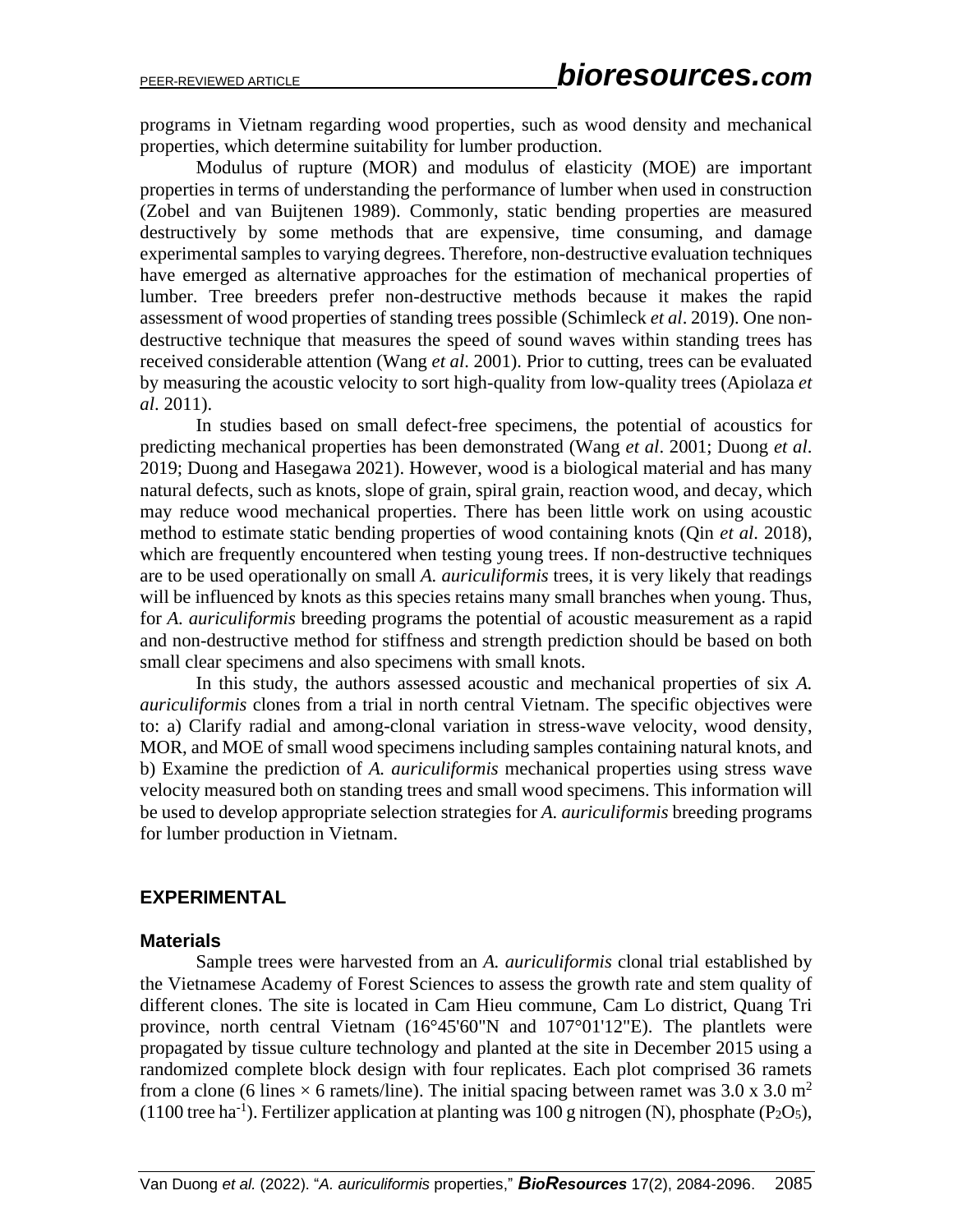and potassium oxide (K2O) (VADFCO, Hanoi, Vietnam) (elemental ratio 16 : 16 : 8) per ramet and 100 g NPK one year later.

### **Sampling**

A total of 30 ramets (5 per clone) were chosen based on straightness, branching, and absence of disease or pest symptoms in December 2020. Stress-wave velocity of standing tree (SWVT) was measured using a Fakopp Microsecond Timer for each tree (Serial No.: FN-12/2020, Fakopp Enterprise Bt., Fenyo u.26, Hungary) with start and stop sensors at heights of 1.5 m and 0.5 m, respectively. The stress-wave propagation time was measured six times at the same position of the stem by hitting the start sensor with a small hammer. The SWV $_T$  was calculated by dividing the distance between two sensors (1.0 m) by the averaged stress-wave propagation time. Before felling, stem diameter at a height of 1.3 m was measured and the north and south sides were marked for all sampled ramets, and once felled, total height was measured. Mean values for stem diameter and height for each clone are presented in Table 1.

| Table 1. Mean Values and Standard Deviations of Stem Diameter and Tree |  |  |
|------------------------------------------------------------------------|--|--|
| Height for Each Clone                                                  |  |  |

| Clone                                                                                                    | Code | DBH (cm)<br>n |                  | Tree Height (m)  |  |  |  |
|----------------------------------------------------------------------------------------------------------|------|---------------|------------------|------------------|--|--|--|
| Clt7                                                                                                     |      | 5             | $11.28 \pm 0.53$ | $13.20 \pm 0.39$ |  |  |  |
| Clt18                                                                                                    | 2    | 5             | $12.23 \pm 0.74$ | $12.91 \pm 0.29$ |  |  |  |
| Clt19                                                                                                    | 3    | 5             | $10.83 \pm 0.84$ | $12.40 \pm 1.80$ |  |  |  |
| Clt25                                                                                                    | 4    | 5             | $11.68 \pm 0.85$ | $13.20 \pm 0.68$ |  |  |  |
| Clt26                                                                                                    | 5    | 5             | $13.72 \pm 0.61$ | $13.49 \pm 1.67$ |  |  |  |
| Clt57                                                                                                    | 6    | 5             | $11.01 \pm 0.48$ | $12.70 \pm 1.63$ |  |  |  |
| Note: DBH is diameter at breast height $(1.3 \text{ m}$ above the ground); <i>n</i> is number of sampled |      |               |                  |                  |  |  |  |
| ramets                                                                                                   |      |               |                  |                  |  |  |  |

A 1.0-m log was collected between 0.5 to 1.5 m from each sampled stem. These logs were dried in a room at ambient conditions for approximately 2 months without humidity control. After drying, eight 20 (radial)  $\times$  20 (tangential)  $\times$  300 (longitudinal) mm<sup>3</sup> small wood specimens were cut from each log for additional stress wave measurements and destructive evaluation of wood strength (MOR) and stiffness (MOE). Because the average radius at breast height of the 30 ramets was small (approximately 60 mm), these specimens were carefully cut from locations near pith and bark with the aim of obtaining a representative sample for the examination of radial variation in wood properties. A total of 240 small wood specimens (120 specimens near pith and bark, respectively, and representing the north and south directions) were obtained from the 30 harvested stems. Small specimens in this study included both clear specimens and specimens with small knots (the knots were located near the ends; Fig. 1). Specimens were conditioned at 20 °C and 60% relative humidity for 4 weeks to constant weight. The average moisture content (MC) of the tested specimens at time of measurement was approximately 12%. Once equilibrium was reached, air-dry density (AD) of the specimens was determined as the ratio of weight and volume. Then, stress-wave propagation time (in the longitudinal direction) was measured for each specimen using a Fakopp Microsecond Timer and used to calculate stress wave velocity (SWVS) by dividing specimen length by propagation time (end to end). Dynamic modulus of elasticity of each specimen (MOE<sub>d</sub>) was estimated using Eq. 1,

$$
MOE_{\rm d}=AD\times SWV_{\rm s}{}^{2}\times 10^{-9}
$$

(1)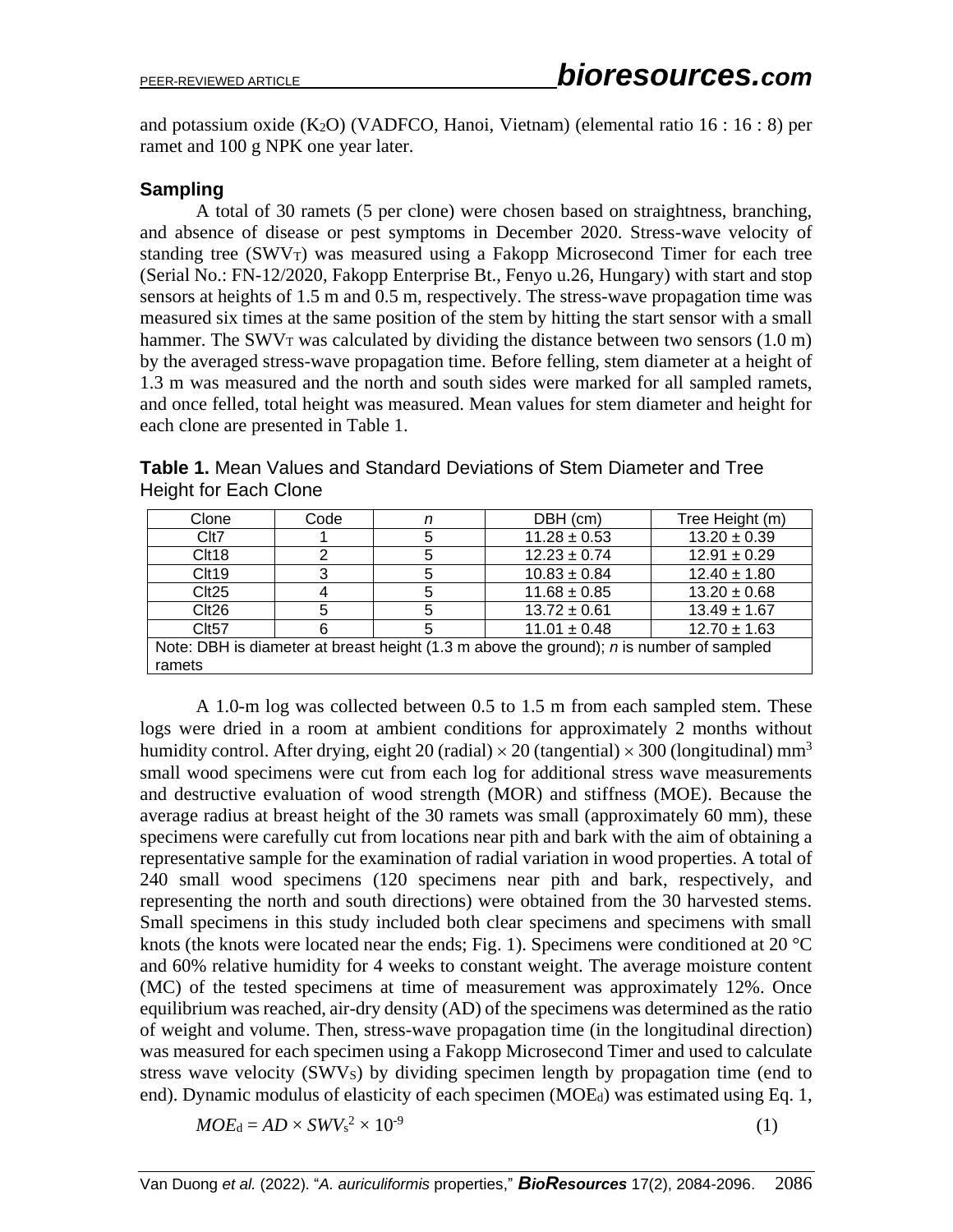where *MOE*<sup>d</sup> is the dynamic modulus of elasticity of specimen (GPa), *AD* is the air-dry density  $(kg/m<sup>3</sup>)$ , and *SWV*s is the stress-wave velocity measured in small wood specimen  $(m/s)$ .

Static bending tests were conducted using an Instron Tester (Autograph AG-G, Shimazu, Kyoto, Japan) in accordance with Japanese Industrial Standard, JIS Z2101:1994 (2000). The span length and cross head speed were 260 mm and 5 mm/min, respectively. The MOE and MOR were calculated with a data analyser attached with Instron Tester.



**Fig. 1.** Specimens with small knots

### **Data Analysis**

Analysis of variance (ANOVA) was performed at a 5% significance level to determine the differences of SWV<sub>T</sub>, SWV<sub>S</sub>, AD, MOE<sub>d</sub>, MOE, and MOR among the *A*. *auriculiformis* clones. Tukey tests were used to further analyze the differences among means. The difference in SWVs and wood properties between the two radial positions was examined using a T-test. All analyses were conducted using R software version 4.0.0. (Version 4.0.0; RStudio, Boston, MA, USA).

### **RESULTS AND DISCUSSION**

### **Among-clonal Variation of Stress Wave Velocity, Wood Density, and Mechanical Properties**

Table 2 shows average SWV<sup>S</sup> and wood properties for six *A. auriculiformis* clones planted in Vietnam. There were significant  $(P < 0.001)$  differences in SWVs among clones. The overall mean of SWVs among clones was 4242 m/s (at approximately 12% MC). The lowest and highest SWVs values were observed in clone 2 (3972 m/s) and clone 1 (4393  $m/s$ ), respectively. In radial direction, the SWV<sub>S</sub> values near the bark were significantly greater than those near the pith, except for clone 2. Hasegawa *et al*. (2015) reported that the longitudinal ultrasonic wave velocity of small clear wood specimens from 10-year-old *A. auriculiformis* is 4500 m/s. In 5-year-old *Acacia mangium*, Duong and Hasegawa (2021)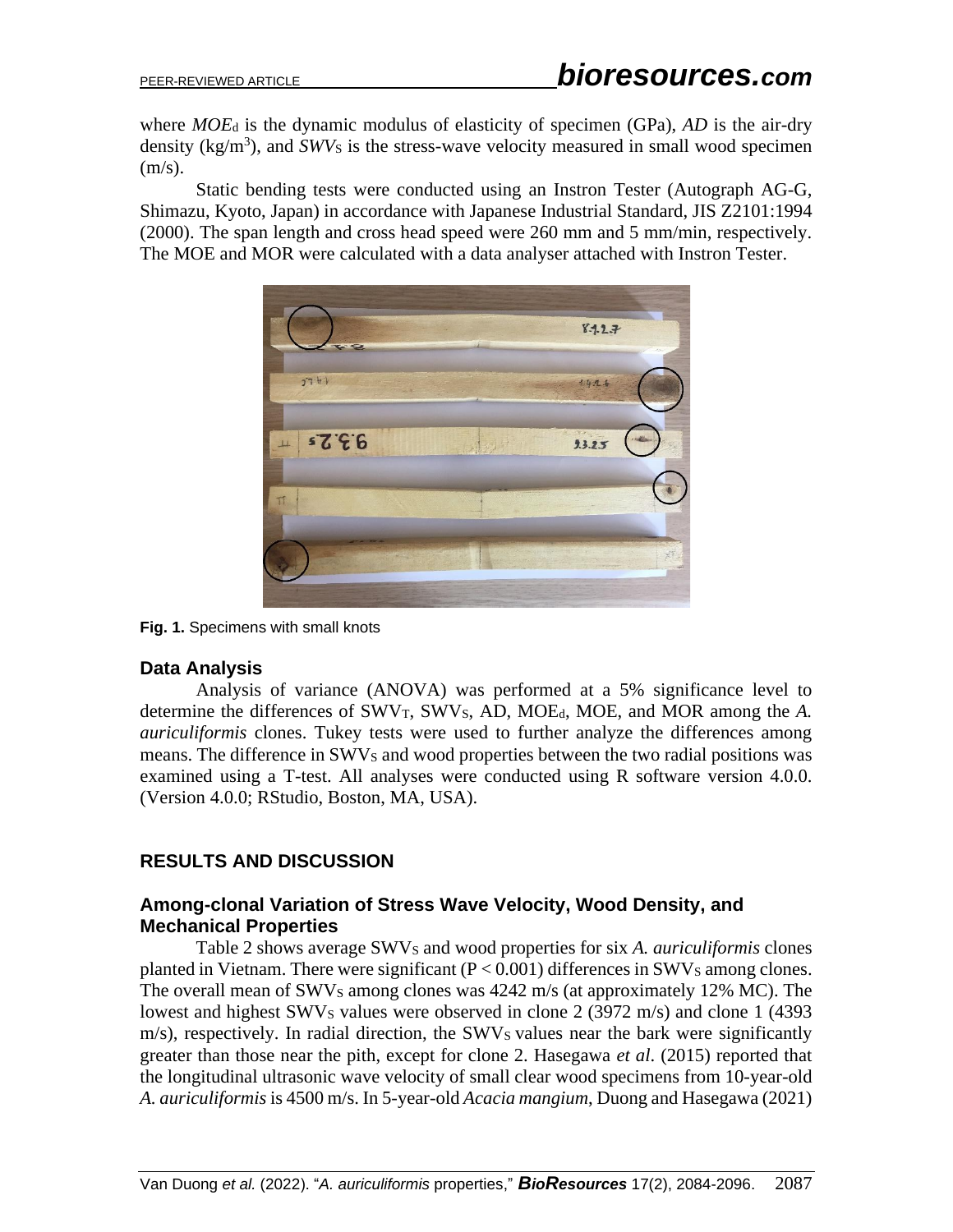found the average (200 kHz ultrasonic) velocity of small defect-free specimens as 4170 m/s.

There was a significant difference found in AD between positions near the pith and bark in clones 2 and 5. In contrast, no significant difference was found between inner and outer wood from pith for the other clones. The mean AD across the six *A. auriculiformis* clones was 0.54 g/cm<sup>3</sup>, varying from 0.53 g/cm<sup>3</sup> (near pith) to 0.56 g/cm<sup>3</sup> (near bark). These results were comparable with those reported for 5½-year-old *A. auriculiformis* clones planted in southern Vietnam (0.52 g/cm<sup>3</sup> for heartwood and 0.56 g/cm<sup>3</sup> for sapwood) (Hai *et al*. 2010). However, the authors' results were lower than densities reported in older trees, for example in 8-year-old  $(0.66 \text{ g/cm}^3)$  and 11-year-old  $(0.69 \text{ g/cm}^3)$  *A. auriculiformis* (Shukla *et al*. 2007; Chowdhury *et al*. 2012).

The ANOVA showed significant differences in AD among clones (Table 2). The highest AD values were detected in clones 6 (0.59 g/cm<sup>3</sup>) and 1 (0.57 g/cm<sup>3</sup>), whereas clones 5 and 3 had the lowest  $(0.50 \text{ and } 0.51 \text{ g/cm}^3$ , respectively). Wood density is considered as one of the most important wood properties because it is related to sawn timber quality and pulp yield (Zobel and van Buijtenen 1989), and is also an integrator of strength properties, making it an important selection criterion for *Acacia* breeding programs that incorporate wood properties (Chowdhury *et al*. 2013). Clones 1 and 6, which had little radial variation in wood density, may help improve juvenile (core wood) wood properties. When coupled with their higher wood density the authors' data suggests that both have promise for breeding programs that focus on improving wood quality of *A. auriculiformis* grown in Vietnam.

The MOE and MOR are important wood properties for species mainly used for construction lumber. Overall, average MOE and MOR of the six *A. auriculiformis* clones was 8.07 and 92.12 MPa, respectively. The MOE values in this study were higher than MOE found by Sahri *et al*. (1998) in *A. auriculiformis*, but in the range of other studies of the same species (Chowdhury *et al*. 2012; Jusoh *et al*. 2014). Mean MOR was close to MOR of 8-year-old *A. auriculiformis* planted in India (99.7 MPa) (Shukla *et al*. 2007), but lower than values reported in 5½-year-old *A. auriculiformis* by Hai *et al*. (2010) (141.8 MPa) and 11-year-old *A. auriculiformis* (103.5 MPa) (Chowdhury *et al*. 2012).

The T-test results showed that the mean values of MOE and MOR in the outer wood were higher than those near the pith in all tested clones, except for MOR in clones 3 and 5. This radial variation pattern of static bending properties was like that in *A. auriculiformis* clones reported by Hai *et al*. (2010). The results of ANOVA revealed that there were significant differences among clones for MOE and MOR. Similar to AD, the highest average MOE and MOR were also detected in clones 6 (8.90 GPa and 99.51 MPa, respectively) and 1 (9.14 GPa and 101.43 MPa, respectively), indicating the importance of both for tree improvement for lumber production. Wood properties are generally more heritable than growth properties (Cornelius 1994). However, wood properties are controlled not only by genetic factors but also by environmental factors (Zobel and van Buijitenen 1989). Further research must be done to examine the effects of environmental variation on clonal variation in *A. auriculiformis* wood properties.

A number of studies have reported that values of dynamic modulus of elasticity based on stress wave velocity are higher than those obtained by destructive tests (Wang *et al*. 2001; Duong and Matsumura 2018; Duong and Ridley-Ellis 2021). In this study, the overall mean value of MOE<sup>d</sup> was 17.82% higher than that of MOE (Table 2). The results of ANOVA showed that MOE<sup>d</sup> values had similar patterns in radial and among-clone variation comparing with MOE.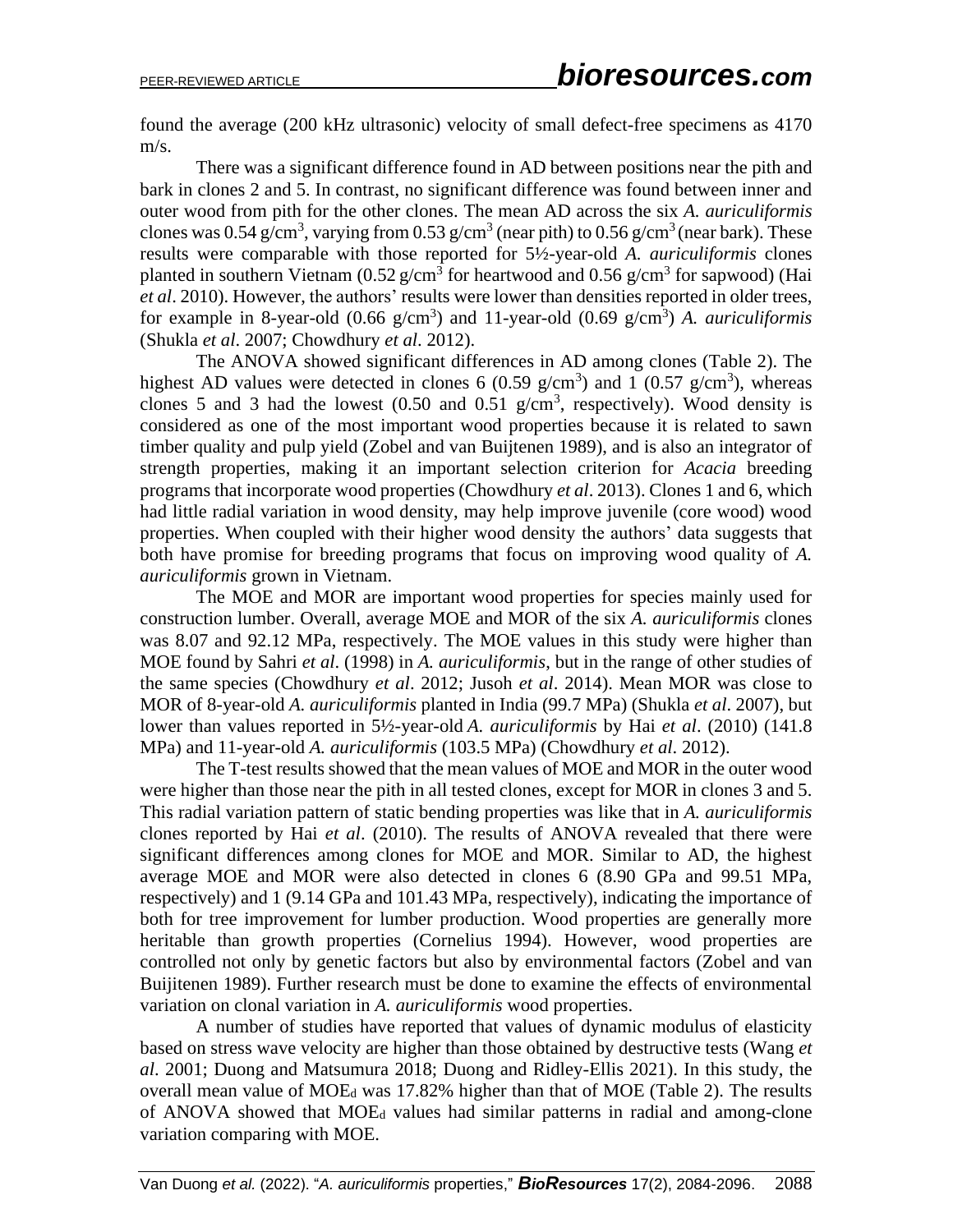# PEER-REVIEWED ARTICLE *bioresources.com*

| F                                                                                                                                                                       |                                                                                                                                                             |       |                                |                              |                               | Clone                                                  |                               |                                |                            |
|-------------------------------------------------------------------------------------------------------------------------------------------------------------------------|-------------------------------------------------------------------------------------------------------------------------------------------------------------|-------|--------------------------------|------------------------------|-------------------------------|--------------------------------------------------------|-------------------------------|--------------------------------|----------------------------|
| Properties                                                                                                                                                              | n                                                                                                                                                           |       | 1                              | $\overline{2}$               | 3                             | 4                                                      | 5                             | 6                              | Mean                       |
| AD (g/cm <sup>3</sup> )                                                                                                                                                 |                                                                                                                                                             |       |                                |                              |                               |                                                        |                               |                                |                            |
| Near pith                                                                                                                                                               | 120                                                                                                                                                         | 48.10 | $0.56^{(a)} \pm 0.02^{b}$      | $0.53^{(b)} \pm 0.03^{c}$    | $0.50^{(a)} \pm 0.03^d$       | $0.55^{(a)} \pm 0.03^b$                                | $0.48^{(b)} \pm 0.02^e$       | $0.58^{(a)} \pm 0.02^a$        | $0.53^{(b)} \pm 0.04$      |
| Near bark                                                                                                                                                               | 120                                                                                                                                                         | 27.43 | $0.57^{(a)} \pm 0.02^a$        | $0.57^{(a)} \pm 0.02^a$      | $0.51^{(a)} \pm 0.02^{b}$     | $0.57^{(a)} \pm 0.04^a$                                | $0.52^{(a)} \pm 0.02^{b}$     | $0.59^{(a)} \pm 0.03^a$        | $0.56^{(a)} \pm 0.04$      |
| Total                                                                                                                                                                   | 240                                                                                                                                                         | 54.80 | $0.57 \pm 0.02^{ab}$           | $0.55 \pm 0.03^b$            | $0.51 \pm 0.03$ <sup>c</sup>  | $0.56 \pm 0.04^b$                                      | $0.50 \pm 0.03$ <sup>c</sup>  | $0.59 \pm 0.03^a$              | $0.54 \pm 0.04$            |
| average                                                                                                                                                                 |                                                                                                                                                             |       |                                |                              |                               |                                                        |                               |                                |                            |
| SWV <sub>s</sub> (m/s)                                                                                                                                                  |                                                                                                                                                             |       |                                |                              |                               |                                                        |                               |                                |                            |
| Near pith                                                                                                                                                               | 120                                                                                                                                                         | 18.51 | $4295^{(b)} \pm 106^{ab}$      | $3954^{(a)} \pm 142^d$       | $4098^{(b)} \pm 149^c$        | $4150^{(b)} \pm 137^c$                                 | $4314^{(b)} \pm 143$          | $4176^{(b)} \pm 147^{bc}$      | $4164^{(b)} \pm 182$       |
| Near bark                                                                                                                                                               | 120                                                                                                                                                         | 29.54 | $4491^{(a)} \pm 95^a$          | $3991^{(a)} \pm 104^d$       | $4340^{(a)} \pm 187^{bc}$     | $4291^{(a)} \pm 84^c$                                  | $4426^{(a)} \pm 185^{ab}$     | $4376^{(a)} \pm 167^{abc}$     | $4319^{(a)} \pm 213$       |
| Total                                                                                                                                                                   | 240                                                                                                                                                         | 34.16 | $4393 \pm 140^a$               | $3972 \pm 124$ <sup>d</sup>  | $4219 \pm 207$ <sup>c</sup>   | $4221 \pm 133$ °                                       | $4370 \pm 173^{ab}$           | $4276 \pm 186$ <sup>bc</sup>   | $4242 \pm 213$             |
| average                                                                                                                                                                 |                                                                                                                                                             |       |                                |                              |                               |                                                        |                               |                                |                            |
|                                                                                                                                                                         |                                                                                                                                                             |       |                                |                              | MOE <sub>d</sub> (GPa)        |                                                        |                               |                                |                            |
| Near pith                                                                                                                                                               | 120                                                                                                                                                         | 45.44 | $10.35^{(b)} \pm 0.64^a$       | $8.24^{(b)} \pm 0.58^{d}$    | $8.40^{(b)} \pm 0.61^{cd}$    | $9.50^{(b)} \pm 0.61^{b}$                              | $8.85^{(b)} \pm 0.59^c$       | $10.14^{(b)} \pm 0.50^{ab}$    | $9.25^{(b)} \pm 1.00$      |
| Near bark                                                                                                                                                               | 120                                                                                                                                                         | 35.29 | $11.55^{(a)} \pm 0.54^a$       | $9.15^{(a)} \pm 0.45^{d}$    | $9.68^{(a)} \pm 0.88^{cd}$    | $\overline{10}$ .43 <sup>(a)</sup> ± 0.82 <sup>b</sup> | 10.23(a) $\pm$                | $11.33^{(a)} \pm 0.69^a$       | $10.40^{(a)} \pm 1.09$     |
|                                                                                                                                                                         |                                                                                                                                                             |       |                                |                              |                               |                                                        | $0.72$ bc                     |                                |                            |
| Total                                                                                                                                                                   | 240                                                                                                                                                         | 43.30 | $10.95 \pm 0.84$ <sup>a</sup>  | $8.70 \pm 0.69$ <sup>d</sup> | $9.04 \pm 0.99$ <sup>cd</sup> | $9.96 \pm 0.86^{\circ}$                                | $9.54 \pm 0.96^{bc}$          | $10.74 \pm 0.85^a$             | $9.82 \pm 1.19$            |
| average                                                                                                                                                                 |                                                                                                                                                             |       |                                |                              |                               |                                                        |                               |                                |                            |
|                                                                                                                                                                         |                                                                                                                                                             |       |                                |                              | MOE (GPa)                     |                                                        |                               |                                |                            |
| Near pith                                                                                                                                                               | 120                                                                                                                                                         | 30.43 | $8.75^{(b)} \pm 0.72^a$        | $7.28^{(b)} \pm 0.57^{bc}$   | $6.89^{(b)} \pm 0.74^c$       | $7.66^{(b)} \pm 0.65^{b}$                              | $7.10^{(b)} \pm 0.44^{bc}$    | $8.55^{(b)} \pm 0.61^a$        | $7.70^{(b)} \pm 0.94$      |
| Near bark                                                                                                                                                               | 120                                                                                                                                                         | 28.62 | $9.54^{(a)} \pm 0.55^a$        | $7.76^{(a)} \pm 0.60^{b}$    | $7.86^{(a)} \pm 0.69^{b}$     | $8.22^{(a)} \pm 0.77^b$                                | $8.00^{(a)} \pm 0.54^{b}$     | $9.24^{(a)} \pm 0.64^a$        | $8.44^{(a)} \pm 0.94$      |
| Total                                                                                                                                                                   | 240                                                                                                                                                         | 43.53 | $9.14 \pm 0.75^a$              | $7.52 \pm 0.63^{bc}$         | $7.37 \pm 0.86$ <sup>c</sup>  | $7.94 \pm 0.76^{\rm b}$                                | $7.55 \pm 0.67$ <sup>bc</sup> | $8.90 \pm 0.71$ <sup>a</sup>   | $8.07 \pm 1.01$            |
| average                                                                                                                                                                 |                                                                                                                                                             |       |                                |                              |                               |                                                        |                               |                                |                            |
|                                                                                                                                                                         |                                                                                                                                                             |       |                                |                              | MOR (MPa)                     |                                                        |                               |                                |                            |
| Near pith                                                                                                                                                               | 120                                                                                                                                                         | 8.83  | 98.17 <sup>(b)</sup> $\pm$     | 86.90 <sup>(b)</sup> $\pm$   | 82.81 <sup>(a)</sup> $\pm$    | 89.53(a) $\pm$                                         | 77.68 <sup>(b)</sup> $\pm$    | 94.44 <sup>(b)</sup> $\pm$     | $88.26^{(b)}$ ±            |
|                                                                                                                                                                         |                                                                                                                                                             |       | $10.95^{\text{a}}$             | 12.08 <sub>bcd</sub>         | $11.13^{cd}$                  | $11.38$ abc                                            | 9.07 <sup>d</sup>             | $12.80^{ab}$                   | 13.02                      |
| Near bark                                                                                                                                                               | 120                                                                                                                                                         | 19.31 | 104.68 $^{(a)}$ ±              | $99.03^{(a)} \pm 8.49^a$     | $86.64^{(a)} \pm 7.99^b$      | $91.01^{(a)} \pm 7.02^{b}$                             | 89.95 <sup>(a)</sup> $\pm$    | 104.57 $^{(a)}$ ±              | 95.98 <sup>(a)</sup> $\pm$ |
|                                                                                                                                                                         |                                                                                                                                                             |       | 6.18 <sup>a</sup>              |                              |                               |                                                        | $6.56^{b}$                    | 10.74a                         | 10.61                      |
| Total                                                                                                                                                                   | 240                                                                                                                                                         | 19.08 | $101.43 \pm 9.38$ <sup>a</sup> | $92.96 \pm 12.00^b$          | $84.72 \pm 9.76$ <sup>c</sup> | $90.27 \pm 9.37$ <sup>bc</sup>                         | $83.81 \pm 9.99^{\circ}$      | $99.51 \pm 12.74$ <sup>a</sup> | $92.12 \pm 12.47$          |
| average                                                                                                                                                                 |                                                                                                                                                             |       |                                |                              |                               |                                                        |                               |                                |                            |
| Note: Mean values are followed by standard deviation; $n =$ number of wood specimens; SWVs = stress wave velocity of specimen; AD = air-dry density; MOE <sub>d</sub> = |                                                                                                                                                             |       |                                |                              |                               |                                                        |                               |                                |                            |
| dynamic modulus of elasticity; MOR = modulus of rupture; MOE = modulus of elasticity. The same letter after the standard deviation indicates no significant             |                                                                                                                                                             |       |                                |                              |                               |                                                        |                               |                                |                            |
|                                                                                                                                                                         | difference among clones based on Tukey's HSD test at 5%. The same letter in parenthesis indicates no significant difference between positions near the pith |       |                                |                              |                               |                                                        |                               |                                |                            |
| and bark based on T-test at 5%; F values were obtained by ANOVA.                                                                                                        |                                                                                                                                                             |       |                                |                              |                               |                                                        |                               |                                |                            |

### **Table 2.** Average Stress Wave Velocity and Wood Properties for Six *Acacia auriculiformis* Clones Planted in Vietnam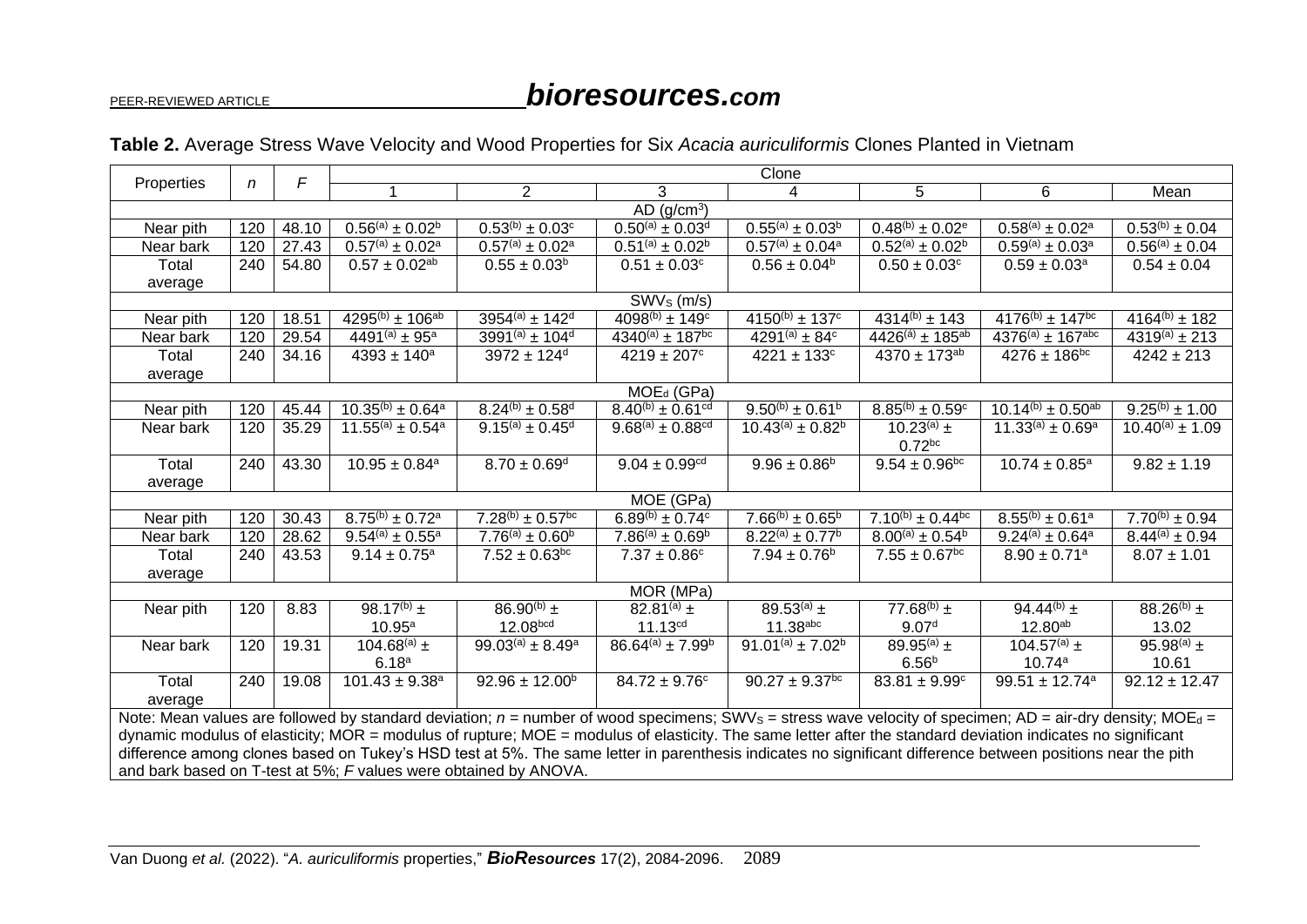### **Relationships among Measured Properties**

Relationships among wood properties and SWV<sub>S</sub> are shown in Table 3. The correlations between SWV<sub>S</sub> and MOE were positive, ranging from  $0.29$  (clone 4) to  $0.73$ (clone  $6$ ). There was a significant, but weak correlation between SWVs and MOR in clones 1 ( $r = 0.48$ ) and 6 ( $r = 0.32$ ), although the properties have no relationship in the remaining clones (Table 3). There was a moderate ( $r = 0.56$ ;  $P < 0.001$ ) correlation between SWV<sub>S</sub> and MOE and a weak correlation ( $r = 0.14$ ,  $P < 0.05$ ) between the SWVs and MOR for combined clones (Table 3).

Correlation analyses were also performed between the mechanical properties and density for each clone and all clones combined (Table 3). For individual clones AD had significant positive correlations with both MOE and MOR, except for clone 6. At specimens level, all clones combined correlation coefficients of AD with MOE and MOR were 0.60 (P < 0.001) and 0.62 (P < 0.001), respectively. For *A. auriculiformis* grown in Bangladesh, Chowdhury *et al*. (2012) found a statistically significant coefficient of determination between AD and MOR ( $r^2 = 0.63$ ) and no correlation between AD and MOE.

| Clone                                                                                      | Properties                                                    | <b>AD</b>               | <b>SWVs</b>         | $MOE_d$                  | <b>MOE</b>               |  |
|--------------------------------------------------------------------------------------------|---------------------------------------------------------------|-------------------------|---------------------|--------------------------|--------------------------|--|
| 1                                                                                          | <b>SWV<sub>s</sub></b>                                        | 0.19 <sup>ns</sup>      |                     |                          |                          |  |
|                                                                                            | $MOE_d$                                                       | $0.58***$               | $0.90***$           |                          |                          |  |
|                                                                                            | <b>MOE</b>                                                    | $0.44$ **               | $0.66***$           | $0.75***$                |                          |  |
|                                                                                            | <b>MOR</b>                                                    | $0.40^{**}$             | $0.48^{**}$         | $0.57***$                | $0.46^{**}$              |  |
|                                                                                            | <b>SWVs</b>                                                   | $-0.15^{ns}$            |                     |                          |                          |  |
| $\overline{2}$                                                                             | $MOE_d$                                                       | $0.60***$               | $0.69***$           |                          |                          |  |
|                                                                                            | <b>MOE</b>                                                    | $0.32^{*}$              | $0.69***$           | $0.79***$                |                          |  |
|                                                                                            | <b>MOR</b>                                                    | $0.45$ **               | $0.12^{ns}$         | $0.44$ <sup>**</sup>     | $0.39*$                  |  |
|                                                                                            | <b>SWVs</b>                                                   | $-0.09ns$               |                     | $\overline{\phantom{a}}$ |                          |  |
|                                                                                            | $MOE_d$                                                       | $0.41$ **               | $0.86***$           |                          |                          |  |
| 3                                                                                          | <b>MOE</b>                                                    | $0.47$ **               | $0.70***$           | $0.87***$                |                          |  |
|                                                                                            | <b>MOR</b>                                                    | $0.53***$               | $0.10^{ns}$         | $0.33*$                  | $0.54***$                |  |
|                                                                                            | <b>SWVs</b>                                                   | $-0.14^{ns}$            |                     |                          |                          |  |
| $\overline{\mathbf{4}}$                                                                    | $MOE_d$                                                       | $0.69***$               | $0.61***$           |                          |                          |  |
|                                                                                            | <b>MOE</b>                                                    | $0.74***$               | 0.29 <sub>ns</sub>  | $0.79***$                |                          |  |
|                                                                                            | <b>MOR</b>                                                    | $0.\overline{68}^{***}$ | $-0.27ns$           | $0.33^{*}$               | $0.54***$                |  |
|                                                                                            | <b>SWVs</b>                                                   | $-0.05^{ns}$            |                     |                          |                          |  |
|                                                                                            | $MOE_d$                                                       | $0.58***$               | $0.78***$           |                          |                          |  |
| 5                                                                                          | <b>MOE</b>                                                    | $0.62***$               | $0.55***$           | $0.83***$                |                          |  |
|                                                                                            | <b>MOR</b>                                                    | $0.68***$               | 0.20 <sup>ns</sup>  | $0.58***$                | $\underline{0.69}^{***}$ |  |
|                                                                                            | <b>SWVs</b>                                                   | $-0.45$ **              |                     |                          |                          |  |
|                                                                                            | $MOE_d$                                                       | $0.10^{ns}$             | $0.85***$           |                          |                          |  |
| 6                                                                                          | <b>MOE</b>                                                    | $-0.18ns$               | $0.73***$           | $0.72***$                |                          |  |
|                                                                                            | <b>MOR</b>                                                    | 0.07 <sup>ns</sup>      | $0.32^{*}$          | $0.41$ **                | $0.64***$                |  |
|                                                                                            | <b>SWVs</b>                                                   | $-0.11^{ns}$            |                     |                          |                          |  |
| Combined                                                                                   | $MOE_d$                                                       | $0.56***$               | $0.76***$           |                          |                          |  |
| Clones                                                                                     | <b>MOE</b>                                                    | $0.60***$               | $0.56***$           | $0.87***$                | $\overline{\phantom{0}}$ |  |
|                                                                                            | <b>MOR</b>                                                    | $0.62***$               | $0.14$ <sup>*</sup> | $0.53***$                | $0.66***$                |  |
| Note: ns Not significantly different; 'Significantly different at P < 0.05; "Significantly |                                                               |                         |                     |                          |                          |  |
|                                                                                            | different at P < 0.01; ""Significantly different at P < 0.001 |                         |                     |                          |                          |  |

**Table 3.** Pearson Correlation Coefficients (r) for Relationships between Variables (SWV<sub>S</sub>, AD, MOE<sub>d</sub>, MOE, and MOR)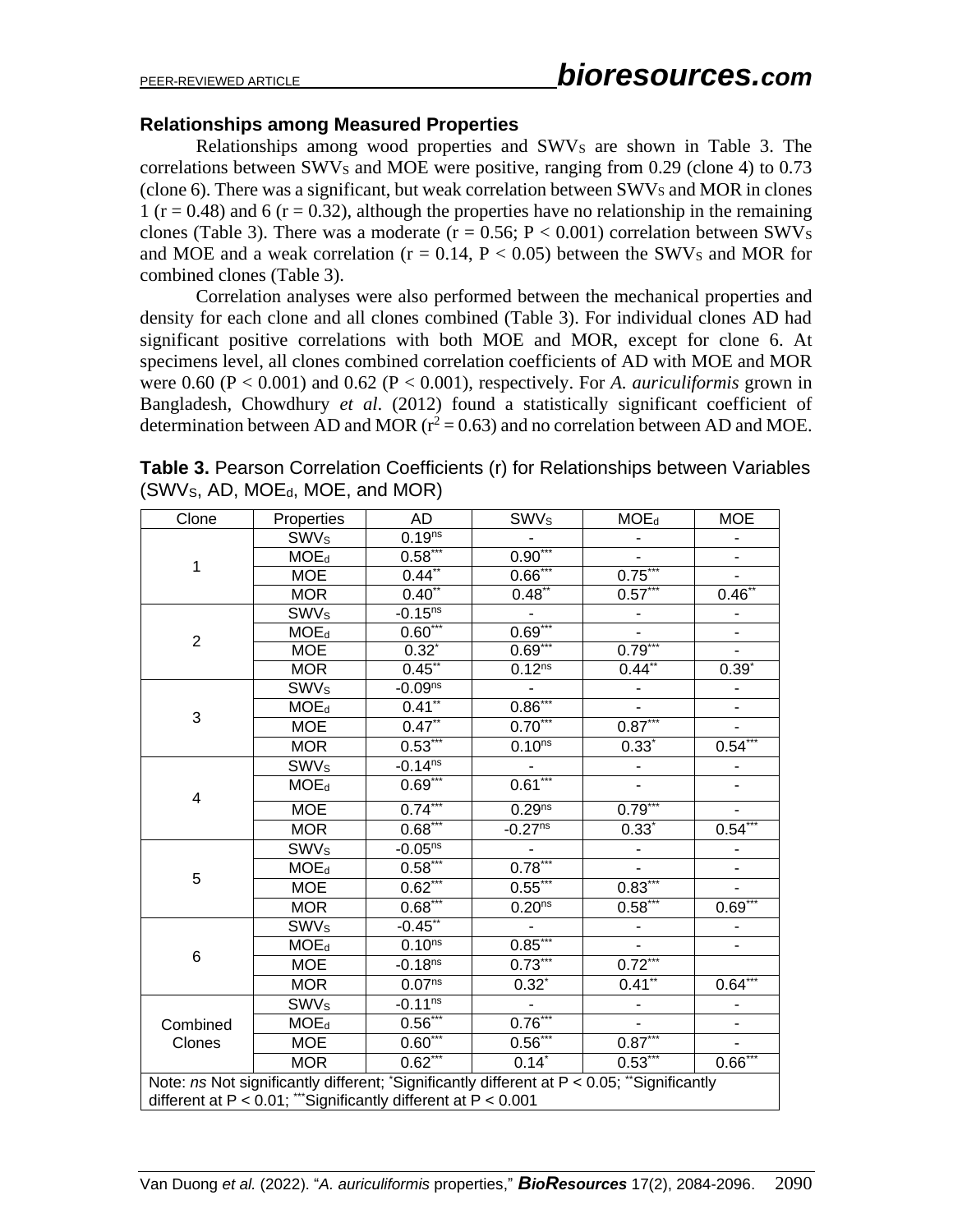There was no correlation between AD and SWVs except for clone 6 ( $r = -0.45$ ; P < 0.01, Table 3). A possible explanation for the negative relationship in clone 6 was that the increase in density was not accompanied by a corresponding increase in wood stiffness, and therefore the propagation speed decreased with increasing density. Baar *et al*. (2012, 2013) reported that the velocity of wave propagation in tropical hardwoods (*Afzelia bipindesis* Harms, *Astronium graveolens* Jacq, *Intsia bijuga* Kuntze, and *Millettia laurentii*  De Wild) is probably much more affected by the microstructure of particular species such as grain angle, the proportion of fibers, and vessel elements; and it is not recommendable to try to predict it based solely on density. In contrast to relationships between AD and mechanical properties, little data are available relating the relationship between AD and SWV<sup>S</sup> for *A. auriculiformis*. In other species, no significant correlation between acoustic velocity and wood density has been reported (Mishiro 1996; Ilic 2003; Yanez *et al*. 2021).

As stated by Wang *et al*. (2001), Posta *et al*. (2016), and Duong and Matsumura (2018), non-destructive methods based on the propagation of stress waves are suitable for predicting dynamic MOE and have a high correlation with the results of the destructive tests. For example, Duong and Matsumura (2018) obtained a good relationship ( $r = 0.92$ ) between MOE and dynamic moduli determined from stress wave velocity in small clear samples of *Melia azedarach* L. However, the measurements of small clear samples may not reflect other wood characteristics such as the presence of knots, deviations from straight grain, and splits. In this study, MOE<sup>d</sup> was well related to MOE. The overall correlation for all combined samples was 0.87 and ranged from 0.72 to 0.87 among clones (Table 3). The relationships between MOE and MOE<sup>d</sup> for *A. auriculiformis* wood obtained in this study were weak compared with other species. This could be explained by effects of knots on stress wave propagation. Lin and Wu (2013) showed that knots have significant impact on longitudinal stress wave propagation in Korean pine (*Pinus koraiensis* [Siebold](https://en.wikipedia.org/wiki/Philipp_Franz_von_Siebold) & [Zucc.\)](https://en.wikipedia.org/wiki/Joseph_Gerhard_Zuccarini). Stress wave propagation time in wood samples with knots is shorter than that in clear wood samples with similar moisture content and density. In future experiments, the effects of knots on stress wave propagation in *A. auriculiformis* wood requires clarification.

Table 3 shows the relationships between the MOR and MOE<sub>d</sub> for each clone and specimens combined for all clones. The correlation coefficient between MOR and MOE<sup>d</sup> in combined clones was  $0.53$  (P < 0.001) and ranged from 0.33 for clone 3 to 0.58 for clone 5 (Table 3). These correlations were weaker than the correlations between MOE and MOEd. Relationships between MOEd and MOR in this study were similar to those from other hardwood species using acoustic velocity. For example, De Olivera *et al*. (2002) reported the coefficients of determination between MOEd (predicted by the ultrasound technique) and MOR for *Goupia glabra* Aubl. and *Hymenaea sp.* as 0.36 and 0.55, respectively.

### **Prediction of Static Bending Properties by Stress Wave Velocity of Standing Trees**

Acoustic technologies have been well established as material evaluation tools for assessing wood properties on standing trees before harvesting and wood processing to maximize value extracted from the resource (Schimleck *et al*. 2019). Many studies have demonstrated moderate to good relationships between tree acoustic velocity and MOE of structural products or MOE of small wood specimens cut from trees (Ishiguri *et al*. 2008; Vazquez *et al*. 2015; de Melo *et al*. 2020). However, most of the studies were on softwood species. The published information on using tree acoustic technique for predicting mechanical properties in hardwood species is currently limited to a few studies (Dickson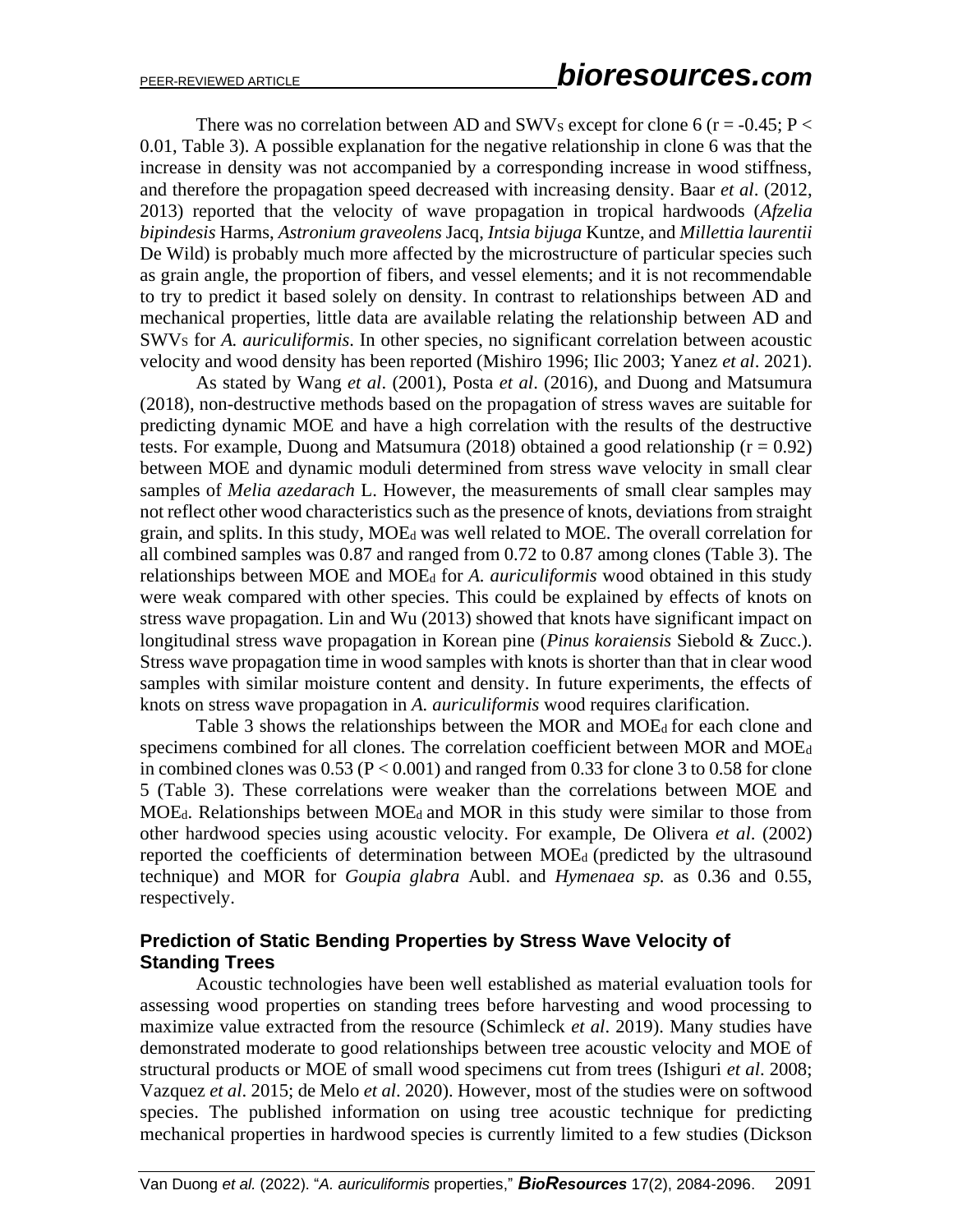*et al*. 2003; Ngadianto *et al*. 2020; Yanez *et al*. 2021). Results obtained from measuring SWV<sup>T</sup> for each clone and combined clones of *A. auriculiformis* planted in Vietnam are summarized in Table 4. The average  $SWV<sub>T</sub>$  was 3417 m/s and ranged from 3291 m/s (clone 3) to 3609 m/s (clone 1), with a notably small 4.48% coefficient of variation. The results of ANOVA analysis showed significant differences in  $SWV_T$  among clones (Table 4). Clones 1 and 6 had significantly higher  $SWV<sub>T</sub>$  values than other clones examined in this study. In previous studies, Makino *et al*. (2012) and Ngadianto *et al*. (2020) reported different mean SWV<sub>T</sub> values for *A. mangium* which are 3590 and 3570 m/s. Prasetyo *et al.* (2017) reported the  $SWV<sub>T</sub>$  values in three *Eucalyptus* species in Indonesia ranged from 2640 to 3890 m/s. The current authors observed that the average value of stress wave velocity in small specimens was approximately 20% greater than that in standing trees. Wang and Chuang (2000) showed that the acoustic velocity increases rapidly with decreasing moisture content below the fiber saturation point.

|       | Acacia auriculiformis Clones |         |         |                        |          |  |
|-------|------------------------------|---------|---------|------------------------|----------|--|
|       |                              |         |         | SWV <sub>T</sub> (m/s) |          |  |
| Clone | Mean                         | Minimum | Maximum | on                     | CVI (96) |  |

**Table 4.** Descriptive Statistics for Stress Wave Velocity of Trees (SWVT) for

|                                                                                                  | n  | $SWVT$ (m/s)      |         |         |           |       |  |  |
|--------------------------------------------------------------------------------------------------|----|-------------------|---------|---------|-----------|-------|--|--|
| Clone                                                                                            |    | Mean              | Minimum | Maximum | <b>SD</b> | CV(%) |  |  |
|                                                                                                  | 5  | 3609a             | 3468    | 3686    | 85        | 2.36  |  |  |
| 2                                                                                                | 5  | 3339 <sup>b</sup> | 3230    | 3465    | 101       | 3.02  |  |  |
| 3                                                                                                | 5  | 3291 <sup>b</sup> | 3193    | 3402    | 74        | 2.25  |  |  |
| 4                                                                                                | 5  | 3347 <sup>b</sup> | 3304    | 3412    | 45        | 1.34  |  |  |
| 5                                                                                                | 5  | 3353 <sup>b</sup> | 3206    | 3532    | 153       | 4.56  |  |  |
| 6                                                                                                | 5  | 3561 <sup>a</sup> | 3430    | 3706    | 106       | 2.98  |  |  |
| Combined                                                                                         | 30 | 3417              | 3193    | 3706    | 153       | 4.48  |  |  |
| Note: SD is standard deviation; CV is coefficient of variation; n is number of sampled<br>ramets |    |                   |         |         |           |       |  |  |

Figure 2 shows the relationships between the  $SWV_T$  and the average MOE or MOR in static bending of small specimens for all *A. auriculiformis* clones combined (where the average values of MOE and MOR were calculated by averaging all values for each property for specimens obtained from a ramet within a clone). There was a relatively high correlation ( $r = 0.83$ ,  $P < 0.001$ ) between SWV<sub>T</sub> and MOE of specimens. A statistically significant ( $r = 0.61$ ,  $P < 0.001$ ) correlation was also found between SWV<sub>T</sub> and MOR of specimens. This suggested that selection for increased  $SWV<sub>T</sub>$  may result in significant increases in MOE and MOR and that tree breeders could identify the best clones in terms of lumber quality based on stress wave velocity for crossing and/or propagation. Correlation coefficients between  $SWV_T$  and static properties (MOE and MOR) of specimens were higher than those between SWVs and static properties of specimens when clone data were combined (Table 3). One probable explanation is the effects of knots on stress wave propagation.  $SWV<sub>T</sub>$  was measured in the outerwood of a tree to a depth of 20 to 30 mm over a distance between two sensors  $(1.0 \text{ m})$ , while SWV<sub>S</sub> was measured for specimens both in outerwood and corewood of the stem. The corewood of *A. auriculiformis* presented more knots than the outerwood because this species retains many small branches when young.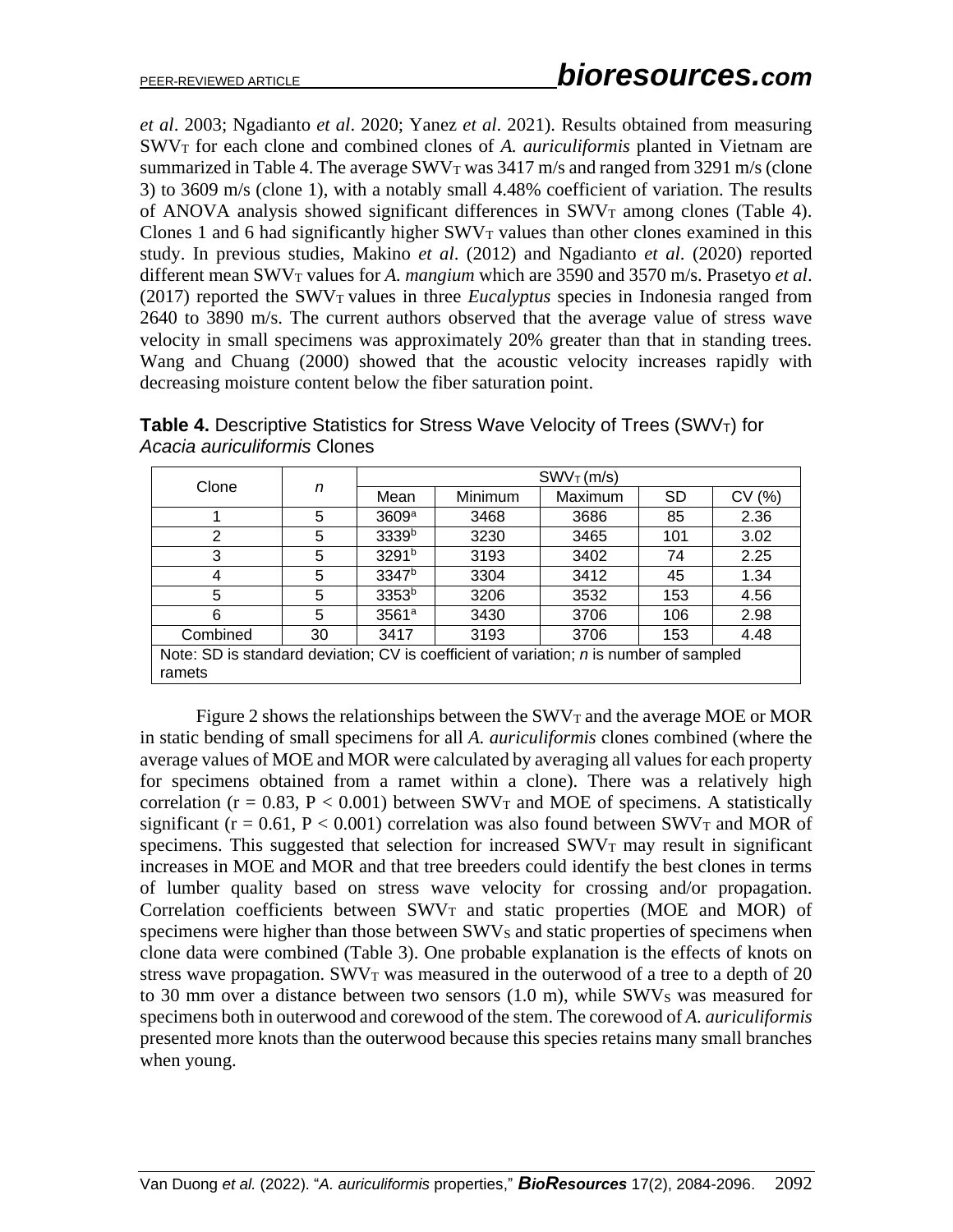

**Fig. 2.** Relationship between the SWV<sub>T</sub> and the average MOE or MOR in static bending of small specimens

### **CONCLUSIONS**

In this study, the  $SWV_T$ ,  $SWV_S$ , AD, MOE<sub>d</sub>, MOE, and MOR properties were evaluated for six clones of *A. auriculiformis* planted in a trial site at Quang Tri, Vietnam.

- 1. The stress-wave velocity and other wood properties examined in this study significantly differed from those obtained among the six clones. Coupled with no significant difference in AD between inner and outer woods from pith, clones 1 and 6 had greater AD, MOE, and MOR than the other clones examined. Therefore, clones 1 and 6 might be appropriate for *A. auriculiformis* tree breeding programs focused on improving wood quality specifically for lumber production in the north central region of Vietnam.
- 2. A good coefficient of correlation was found between MOE<sup>d</sup> measured by stress wave method and MOE measured by destructive test. This could allow for the prediction of static bending properties of *A. auriculiformis* wood with knots using the stress wave technique.
- 3. Regarding the relationships of  $SWV<sub>T</sub>$  and static bending properties, the increase of  $SWV<sub>T</sub>$  may result in significant increase in MOE and MOR. Therefore, tree breeders could identify the best trees in term of the performance of lumber based on the stress wave velocity for crossing and/or propagation.

### **ACKNOWLEDGMENTS**

This research is funded by Vietnam National Foundation for Science and Technology Development (NAFOSTED), Grant No. 106.06-2019.319.

### **REFERENCES CITED**

Apiolaza, L. A., Butterfield, B., Chauhan, S., and Walker, J. C. F. (2011). "Characterization of mechanically perturbed young stems: Can it be used for wood quality screening?," *Ann. For. Sci.* 68(2), 407-414. DOI: [10.1007/s13595-011-0028-8](http://dx.doi.org/10.1007/s13595-011-0028-8)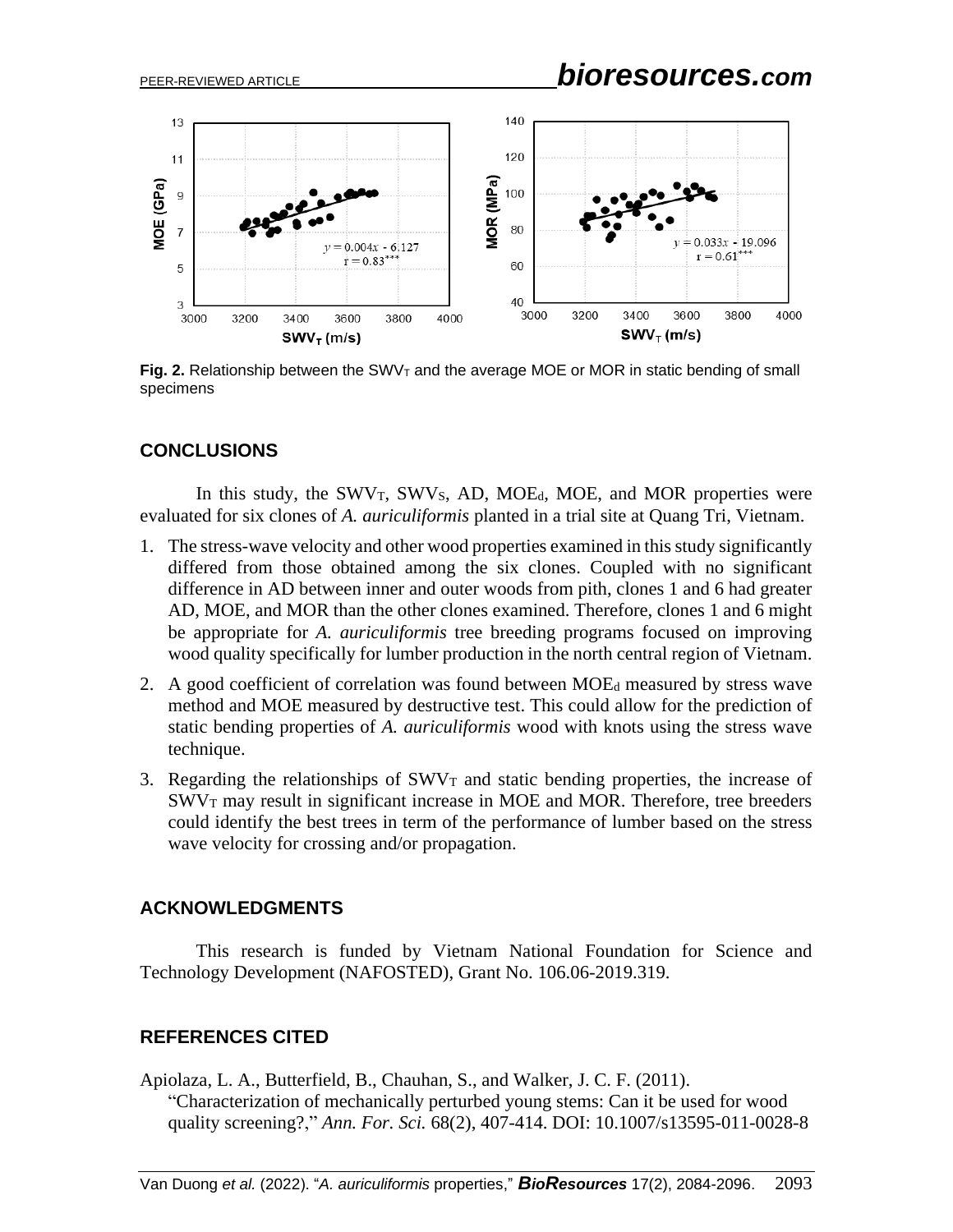- Baar, J., Tippner, J., and Gryc, V. (2012). "The influence of wood density on longitudinal wave velocity determined by the ultrasound method in comparison to the resonance longitudinal method," *Eur. J. Wood Wood Prod*. 70(5), 767-769. DOI: 10.1007/s00107-011-0550-2
- Baar, J., Tippner, J., and Gryc, V. (2013). "The relation of fibre length and ray dimensions to sound propagation velocity on wood of selected tropical hardwood," *IAWA J.* 34(1), 49-60. DOI: [10.1163/22941932-00000005](http://dx.doi.org/10.1163/22941932-00000005)
- Chowdhury, M. Q., Ishiguri, F., Hiraiwa, T., Takashima, Y., Iizuka, K., Yokota, S., and Yoshizawa, N. (2012). "Radial variation of bending property in plantation grown *Acacia auriculiformis* in Bangladesh," *For. Sci. Technol.* 8(3), 1-4. [DOI:](http://dx.doi.org/10.1080/21580103.2012.704961) [10.1080/21580103.2012.704961](http://dx.doi.org/10.1080/21580103.2012.704961)
- Chowdhury, M. Q., Ishiguri, F., Hiraiwa, T., Takashima, Y., Iizuka, K., Yokota, S., and Yoshizawa, N. (2013). "Anatomical property variation in *Acacia auriculiformis* growing in Bangladesh." *Inter. Wood Pro. J.* 4(2), 75-80. DOI: [10.1179/2042645313Y.0000000032](http://dx.doi.org/10.1179/2042645313Y.0000000032)
- Cornelius, J. (1994). "Heritabilities and additive genetic coefficients of variation in forest trees," *Canadian J. For. Res.* 24(2), 372-379. DOI: [10.1139/x94-050](https://doi.org/10.1139/x94-050)
- De Melo, R. R., Barbosa, K. T., Beltrame, R., Acosta, A. P., Pimenta, A. S., and Mascarenhas, A. R. P. (2020). "Ultrasound to determine physical-mechanical properties of *Eucalyptus camaldulensis* wood," *Wood Mater. Sci. Eng*. 1(1), 1-7. DOI: 10.1080/17480272.2020.1830435
- De Oliveira, F. G. R., de Campos, J. A. O., and Sales, A. (2002). "Ultrasonic measurements in Brazilian hardwood," *Mater. Res*. 5(1), 51-55. DOI: [10.1590/S1516-](http://dx.doi.org/10.1590/S1516-14392002000100009) [14392002000100009](http://dx.doi.org/10.1590/S1516-14392002000100009)
- Dickson, R. L., Raymond, C. A., and Joe Wilkinson, C. A. (2003). "Segregation of *Eucalyptus dunnii* logs using acoustics," *For. Ecol. Manag.* 179(1-3), 243-251. DOI: [10.1016/S0378-1127\(02\)00519-4](http://dx.doi.org/10.1016/S0378-1127(02)00519-4)
- Duong, D. V., and Hasegawa, M. (2021). "Predicting mechanical properties of clear wood from *Acacia mangium* provenances using ultrasound," *BioResources* 16(4), 8309-8319. DOI: [10.15376/biores.16.4.8309-8319](http://dx.doi.org/10.15376/biores.16.4.8309-8319)
- Duong, D. V., Hasegawa, M., and Matsumura, J. (2019). "The relations of fiber length, wood density, and compressive strength to ultrasonic wave velocity within stem of *Melia azedarach*," *J. Ind. Acad. Wood Sci*. 16(1), 1-8. DOI: 10.1007/s13196-018- 0227-0
- Duong, D. V., and Matsumura, J. (2018). "Within-stem variations in mechanical properties of *Melia azedarach* planted in northern Vietnam," *J. Wood Sci.* 64(1), 329- 337. DOI: 10.1007/s10086-018-1725-9
- Duong, D. V., and Ridley-Ellis, D. (2021). "Estimating mechanical properties of clear wood from ten-year-old *Melia azedarach* trees using the stress wave method," *Eur. J. Wood Wood Prod*. 79(4), 941-949. DOI: 10.1007/s00107-021-01664-8
- Hai, P. H. (2009). *Genetic Improvement of Plantation-Grown Acacia auriculiformis for Sawn Timber Production*, Ph.D. Dissertation, Swedish University of Agricultural Sciences, Uppsala, Sweden.
- Hai, P. H., Hannrup, B., Harwood, C., Jansson, G., and Ban, D. V. (2010). "Wood stiffness and strength as selection traits for sawn timber in *Acacia auriculiformis* A. Cunn. ex Benth," *Canadian J. For. Res.* 40(2), 322-329. DOI: [10.1139/X09-191](http://dx.doi.org/10.1139/X09-191)
- Hai, P. H., Jansson, G., Harwood, C., Hannrup, B., and Ha, T. H. (2008). "Genetic variation in growth, stem straightness and branch thickness in clonal trials of *Acacia*

Van Duong *et al.* (2022). "*A. auriculiformis* properties," *BioResources* 17(2), 2084-2096. 2094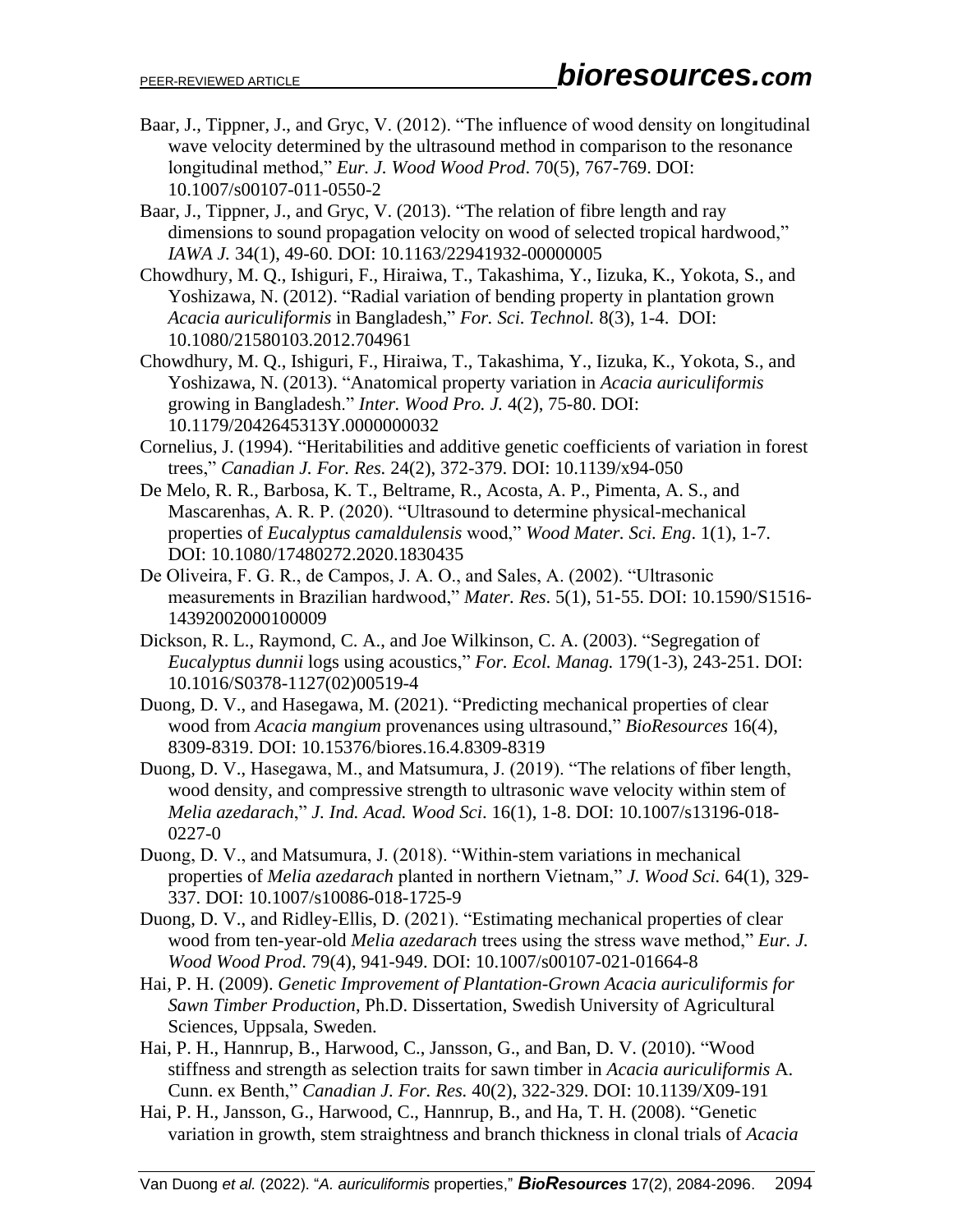*auriculiformis* at three contrasting sites in Vietnam," *For. Ecol. Manag.* 255(1), 156- 167. DOI: [10.1016/j.foreco.2007.09.017](http://dx.doi.org/10.1016/j.foreco.2007.09.017)

- Hasegawa, M., Mori, M., and Matsumura, J. (2015). "Relations of fiber length to withintree variation of ultrasonic wave velocity in fast-growing trees," *Wood Fiber Sci*. 47(3), 313-318.
- Ilic, J. (2003). "Dynamic MOE of 55 species using small wood beams," *Holz. Roh. Werkst.* 61(3), 167-172. DOI: [10.1007/s00107-003-0367-8](http://dx.doi.org/10.1007/s00107-003-0367-8)
- Ishiguri, F., Matsui, R., Iizuka, K., Yokota, S., and Yoshizawa, N. (2008). "Prediction of the mechanical properties of lumber by stress-wave velocity and Pilodyn penetration of 36-year-old Japanese larch trees," *Holz. Roh. Werkst.* 66(4), 275-280. DOI: [10.1007/s00107-008-0251-7](http://dx.doi.org/10.1007/s00107-008-0251-7)
- Jahan, M. S., Sabina, R., and Rubaiyat, A. (2008). "Alkaline pulping and bleaching of *Acacia auriculiformis* grown in Bangladesh," *Turk. J. Agric. For*. 32(4), 339-347.
- JIS Z2101:1994 (2000). "Methods of test for woods," Japanese Standard Association, Tokyo, Japan.
- Jusoh, I., Zaharin, F. A., and Adam, N. S. (2014). "Wood quality of *Acacia* hybrid and second-generation *Acacia mangium*," *BioResources* 9(1), 150-160. DOI: [10.15376/biores.9.1.150-160](http://dx.doi.org/10.15376/biores.9.1.150-160)
- Le, D. K. (2001). *Studies on the Use of Natural Hybrids Between Acacia mangium and Acacia auficuliformis in Vietnam*, Agriculture Publisher, Hanoi, Vietnam.
- Lin, W., and Wu, J. (2013). "Non-destructive testing of wood defects for Korean pine in northeast China based on ultrasonic technology," in: *International Conference on Signal Processing, Communication and Computing (ICSPCC)*, Yunnan, China. DOI: [10.1109/ICSPCC.2013.6664057](http://dx.doi.org/10.1109/ICSPCC.2013.6664057)
- Makino, K., Ishiguri, F., Wahyudi, I., Takashima, Y., Iizuka, K., Yokota, S., and Yoshizawa, N. (2012). "Wood properties of young *Acacia mangium* trees planted in Indonesia," *Forest Prod. J.* 62(2), 102-106. DOI: [10.13073/0015-7473-62.2.102](http://dx.doi.org/10.13073/0015-7473-62.2.102)
- Mishiro, A. (1996). "Effect of density on ultrasonic velocity in wood," *Mokuzai Gakkaishi* 42, 887-894. (In Japanese)
- Ngadianto, A., Ishiguri, F., Nezu, I., Takahashi, Y., Tanabe, J., Hidayati, F., Irawati, D., Ohshima, J., and Yokota, S. (2020). "Wood properties and simulated modulus of elasticity of glulam in three fast-growing trees species grown in community forests in Yogyakarta, Java Island, Indonesia," *Tropics* 29(3), 89-104. DOI: [10.3759/tropics.MS20-02](http://dx.doi.org/10.3759/tropics.MS20-02)
- Nguyen, H. N. (2003). *Development of Acacia Species in Vietnam*, Agriculture Publisher, Hanoi, Vietnam. (In Vietnamese)
- Pinyopusarek, K., Williams, E., and Boland, D. (1991). "Geographic-variation in seedling morphology of *Acacia auriculiformis* A-cunn ex-Benth," *Aust. J. Bot.* 39(3), 247-260. DOI: [10.1071/BT9910247](http://dx.doi.org/10.1071/BT9910247)
- Posta, J., Ptacek, P., Jara, R., Terebesyova, M., Kuklik, P., and Dolejs, J. (2016). "Correlations and differences between methods for non-destructive evaluation of timber elements," *Wood Res*. 61(1), 129-140.
- Prasetyo, A., Aiso, H., Ishiguri, F., Wahyudi, I., Wijaya, I. P. G., Ohshima, J., and Yokota, S. (2017). "Variations on growth characteristics and wood properties of three Eucalyptus species planted for pulpwood in Indonesia," *Tropics* 26(2), 59-69. DOI: [10.3759/tropics.MS16-15](http://dx.doi.org/10.3759/tropics.MS16-15)